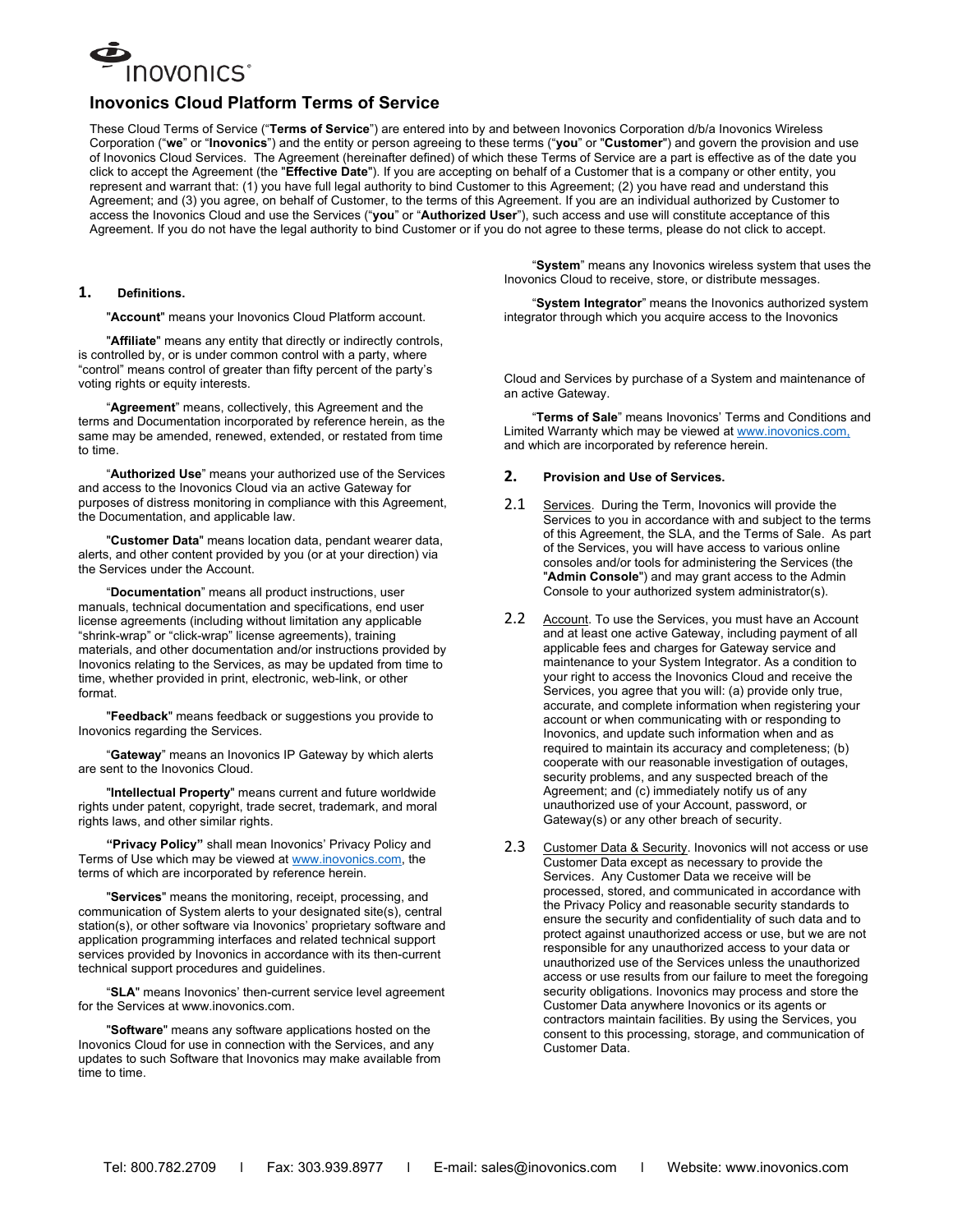- 2.4 Data Storage. Inovonics will retain data per site in perpetuity in long term storage, accessible by Inovonics Cloud Platform customers for active sites upon request to Inovonics Technical Services. Inovonics reserves the right to pass along any and all data access costs incurred to customers. **CUSTOMERS ARE SOLELY RESPONSIBLE FOR SECURING AND BACKING UP ANY DATA AS REQUIRED FOR IMMEDIATE ACCESS, AND INOVONICS AND ITS SUPPLIERS WILL NOT BE RESPONSIBLE OR LIABLE FOR DELETION OF OR FAILURE TO STORE ANY CUSTOMER DATA MAINTAINED OR TRANSMITTED THROUGH USE OF THE SERVICES.**
- 2.5 New Applications and Services. Inovonics may make new applications, tools, features or functionality available from time to time through the Services, the use of which may be contingent upon your agreement to additional terms. Availability of new applications and Services will be communicated on our website and/or through your System Integrator.
- 2.6 Modifications. Inovonics may make commercially reasonable updates or modifications from time to time to the Services and/or the terms of this Agreement, including the terms located as any URL referenced herein. Any significant change will be (a) posted on our website and/or in the Admin Console or (b) communicated through your System Integrator. If you do not agree to the updates or modifications, please stop using the Services.
- 2.7 Disclaimer. **EXCEPT AS EXPRESSLY PROVIDED FOR IN THIS AGREEMENT, TO THE MAXIMUM EXTENT PERMITTED BY APPLICABLE LAW, INOVONICS AND ITS SUPPLIERS MAKE NO WARRANTY OF ANY KIND, WHETHER EXPRESS, IMPLIED, STATUTORY OR OTHERWISE, INCLUDING WITHOUT LIMITATION ANY WARRANTY OF MERCHANTABILITY, FITNESS FOR A PARTICULAR USE, OR NONINFRINGEMENT, NOR DO THEY WARRANT THAT OPERATION OF THE SERVICES OR SOFTWARE WILL BE UNINTERRUPTED OR ERROR-FREE.**
- **3. Customer Obligations.**
- 3.1 Use of Services. Any use of the Services is restricted to Authorized Use. You are responsible for the use of the Services by any of your employees or other persons to whom you have given access to the Services, and by any person who gains access to your data or the Services as a result of your failure to use reasonable security precautions, even if such use was not authorized by you. You may resell the Services, but you are responsible for use of the Services by any third party to whom you resell or provide the Services to the same extent as if you were using the Services yourself. Unless otherwise agreed, Inovonics will provide Services and support only to you, not to any other person you authorize to use the Services. Nothing in this Agreement will be construed to give any third party any legal or equitable right, remedy, or claim under or with respect to this Agreement. Regardless of the status of the business relationship between you and any third party, this Agreement shall continue to remain in full force and effect until terminated as provided in Section 7 (**Term and Termination**).
- 3.2 Privacy. You are responsible for obtaining and maintaining any consents required to permit the processing, storage, and communication of Customer Data under this Agreement.
- 3.3 Restrictions. You may not directly or indirectly copy, modify, create a derivative work of, reverse engineer, decompile, translate, disassemble, or otherwise attempt to extract any or all of the source code of the Software or Services (subject to Section 3.4 below and except to the extent such restriction is expressly prohibited by applicable law). Inovonics does not intend uses of the Services to create obligations under the Health Insurance Portability and Accountability Act of 1996, as amended from time to time, and any regulations issued under it ("**HIPAA**"), and makes no representations that the Services satisfy HIPAA requirements. If you are (or becomes) a Covered Entity or Business Associate, as defined in HIPAA, you agree that you will not use the Services for any purpose or in any manner involving Protected Health Information (as defined in HIPAA) unless you have received our prior written consent to such use.
- 3.4 Third Party Components. Third party components of the Services (which may include software or cloud hosting) may be subject to separate license agreements and/or restrictions. To the limited extent a third-party license expressly supersedes this Agreement, that third party license governs your use of that third-party component.
- 3.5 Documentation. If Inovonics provides Documentation regarding your use of the Services and/or System components, you are responsible for compliance with all restrictions and requirements specified in such Documentation.
- 3.6 Service Level Agreement. Inovonics will not be liable for interruptions in or other failure of the Services except as specifically set forth in the SLA and in this Section. If you are is dissatisfied with the Services, your sole remedies are those listed in the SLA or termination of this Agreement as authorized pursuant to Section 7 (**Term & Termination**). All Services, whether or not addressed in the Service Level Agreement, are provided pursuant to the provisions of Section 8 (**Indemnification & Limitation of Liability**) and the terms and restrictions contained or referenced in this Agreement. Inovonics may use third party service providers to perform all or any part of the Services, but we remain responsible to you under the SLA for Services performed by third parties to the same extent as if Inovonics performed the Services itself.
- 3.7 U.S. Federal Agency Customers. The Services were developed solely at private expense and are commercial computer software and related documentation within the meaning of the applicable Federal Acquisition Regulations and their agency supplements.

# **4. Suspension & Discontinuation of Services.**

4.1 Suspension. Inovonics may suspend or disable access to all or part of your use of the Services if we reasonably believe: (i) that Services are being used (or have been or will be used) in violation of this Agreement, (ii) that you are, or are affiliated in any manner with, a person who has used similar services abusively in the past; (iii) that your Services have been accessed or manipulated by a third party without your consent, (v) that suspension of the Services is necessary to protect our network, you, or our other customers, or (vii) suspension is required by law, or if you do not cooperate with our reasonable investigation of any suspected violation of the Agreement. We will give you reasonable advance notice of a suspension under this paragraph and a chance to cure the grounds on which the suspension are based unless we determine in our reasonable judgment that a suspension on shorter or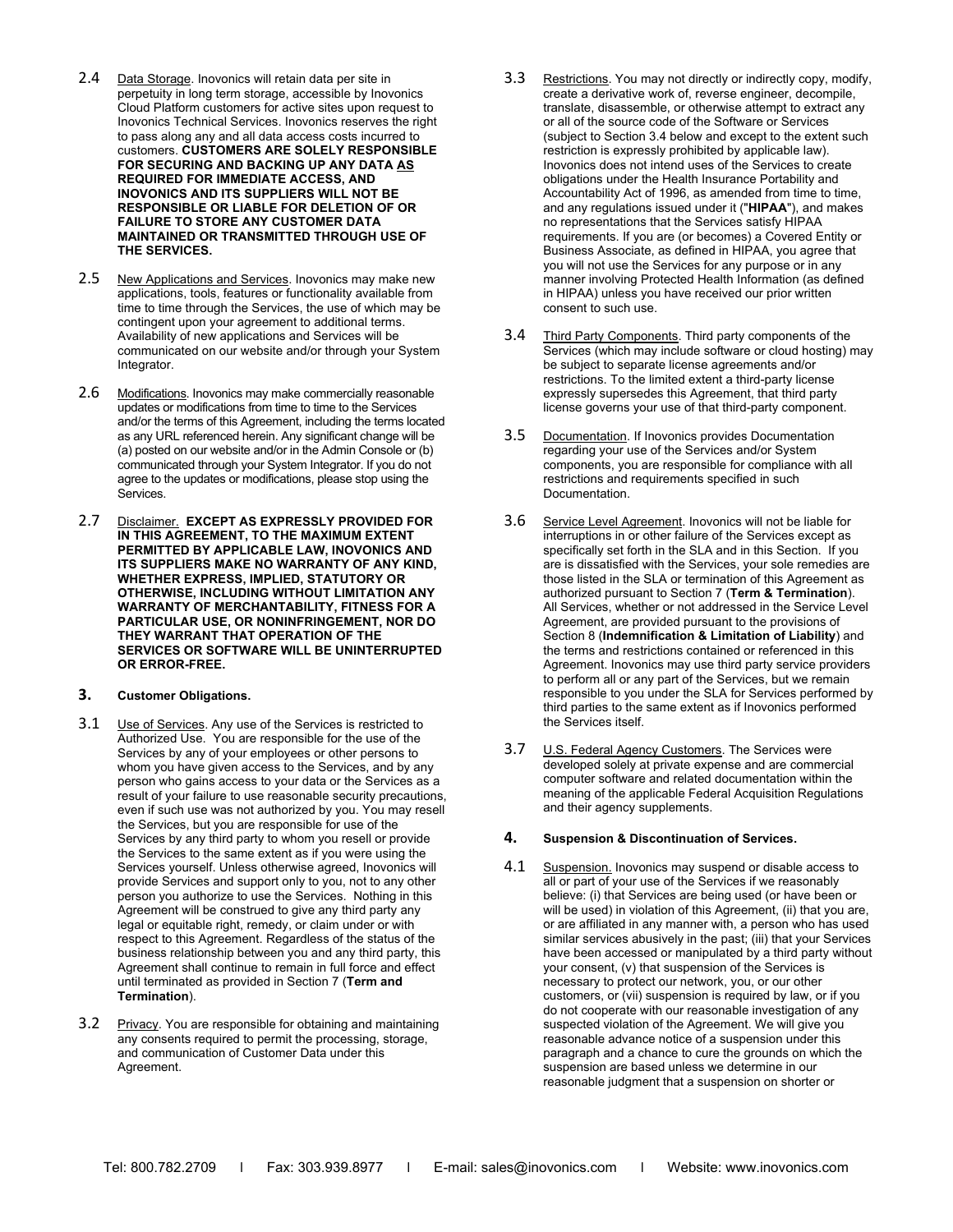contemporaneous notice is necessary to protect Inovonics, you, or our other customers from imminent and significant operational or security risk. If the suspension was based on your breach of your obligations under the Agreement, you will remain liable for all service and maintenance fees for your active Gateway(s) during the suspension.

4.2 Discontinuation. Unless otherwise agreed by Inovonics in writing, we may discontinue any Services or any portion or feature for any reason at any time without liability to you or to third parties. Inovonics will use commercially reasonable efforts to give at least 90 days' notice prior to discontinuation of any material aspect of the Services unless otherwise required by law or third-party relationship (including if there is a change in applicable law or relationship), or events constituting force majeure.

## **5. Intellectual Property; Feedback.**

- 5.1 Intellectual Property Rights. Except as expressly set forth in this Agreement, this Agreement does not grant either party any rights, implied or otherwise, to the other's content or any of the other's Intellectual Property. As between the parties, Inovonics owns all Intellectual Property rights in the Services and Software and you own any Intellectual Property rights in the Customer Data.
- 5.2 Feedback. If you provide Feedback about the Services, we may use that information without obligation to you and, by accepting this Agreement, you irrevocably assign to us all right, title, and interest in that Feedback.

## **6. Proprietary Information.**

In connection with your use of the Services, you may obtain, acquire or have access to certain confidential and/or proprietary information regarding our operations, technology, products, personnel, plans, systems, strategies, plans, finances, processes, procedures, methods, applications, trade secrets, or other aspects of our business ("**Proprietary Information**"). You acknowledge that Inovonics would be irreparably and materially harmed if any such Proprietary Information were disclosed, revealed or communicated to any unauthorized person or used for any purpose other than your Authorized Use. Accordingly, you agree that you will maintain strictly confidential, and will protect from unauthorized disclosure, dissemination or use, all Proprietary Information of Inovonics using at least the same degree of care as you employ with respect to your own information of like importance, but not less than reasonable care. If you are a company or other entity, you agree that you will disclose or allow access to Proprietary Information only to your employees or professional advisors having a need to know such information in connection with your Authorized Use and a written obligation to protect such information upon terms no less restrictive than this Agreement, and you will be fully responsible for any breach by those employees or advisors. Any disclosure of Proprietary Information to a third party, specifically including any competitor of Inovonics, is strictly prohibited. You acknowledge that monetary damages would be inadequate to compensate for any breach of this Agreement and therefore agree that, in addition to any and all other remedies, immediate injunctive or other equitable relief are appropriate and available to Inovonics to prevent any violation, threatened or actual, even if monetary damages are available and readily quantifiable, and without proof of actual damage, and that any claims you may assert against us will not constitute a defense to such action. As between the

parties, you are responsible for responding to all third-party requests concerning your use of the Services.

## **7. Term and Termination.**

- 7.1 Term. The "**Term**" of this Agreement will begin on the Effective Date and, unless earlier terminated, will continue in effect for so long as you maintain an active Gateway.
- 7.2 Termination for Cause. Either party may terminate this Agreement for cause, and Inovonics may terminate all or any portion of the Services, if: (a) the other party is in material breach of the Agreement and fails to cure that breach within thirty (30) days following written notice except in the case of any breach of Section 5 (**Intellectual Property; Feedback**) or Section 6 (**Proprietary Information**), for which there is no cure period; (b) the other party ceases its business operations or becomes subject to insolvency proceedings and the proceedings are not dismissed within ninety (90) days; or (c) the other party is in material breach of this Agreement more than two times notwithstanding any cure of such breaches.
- 7.3 Effect of Termination. Upon termination of this Agreement, (a) all rights granted hereunder will immediately cease, (b) Inovonics will disable your access to the Services and upon your request, we will return or destroy any Customer Data in our possession or control; and (c) upon Inovonics' request, you agree to return or, at Inovonics' option, promptly destroy all Inovonics Proprietary Information in your possession or control. Any continued business or transactions between the parties after termination of this Agreement shall not be construed as a renewal of this Agreement or as a waiver of such termination, but all such transactions shall be governed by terms identical to the provisions of this Agreement solely with respect to such transactions, unless otherwise agreed in writing, and such transactions shall be terminable at will by either Party without prior notice. This Section 7.4 and Sections 5 (**Intellectual Property; Feedback**), 6 (**Proprietary Information**), 8 (**Indemnification & Limitation of Liability**), and 9 (**Miscellaneous**) will survive termination of this Agreement.

#### **8. Indemnification & Limitation of Liability.**

8.1 Defense & Indemnification. If Inovonics, its Affiliates, or any of their respective employees, agents, or suppliers ("**Indemnitees**") are faced with a legal claim by a third party (including without limitation your employees, customers, contractors, or end users) arising out of your actual or alleged negligence, willful misconduct, violation of law, or failure to meet the confidentiality, security, or Authorized Use obligations under this Agreement, you agree to defend the claim at your sole expense (including attorneys' fees and costs) and to pay any damages, fines, penalties, interest, or other amounts that are awarded against the Indemnitees or that you agree to pay in settlement of the claim; provided, that any settlement or compromise that may adversely affect Inovonics (such as but not limited to any admission of liability, payment of money, or requirement to take or refrain from taking any action) requires our prior written consent, which we agree will not be unreasonably withheld. Your obligations under this Section include claims arising out of the acts or omissions of your employees, any other person to whom you have given access to the Services, and any person who gains access to the Services as a result of your failure to use reasonable security precautions, even if the acts or omissions of such persons were not authorized by you. In the event of a conflict of interest or other